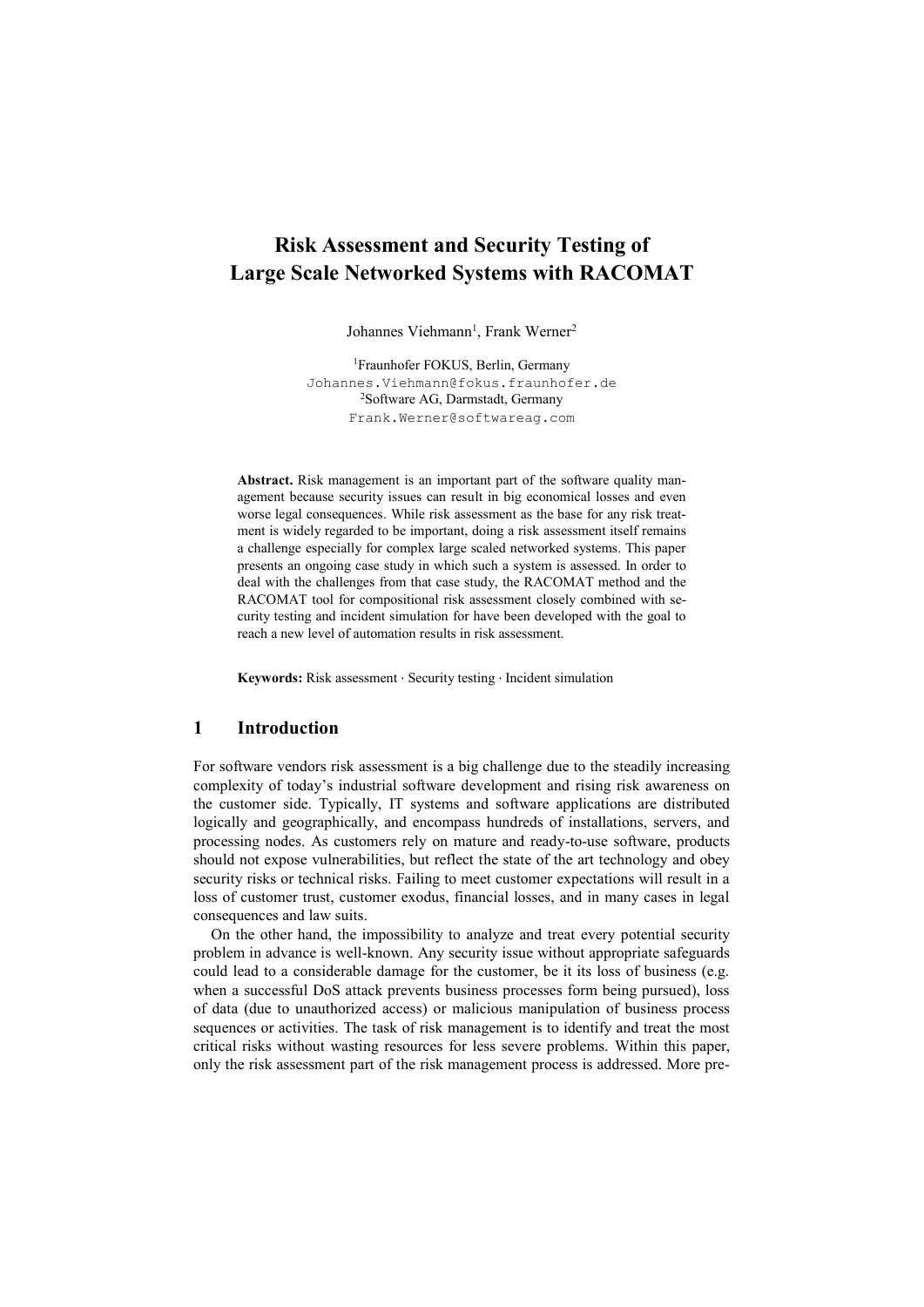cisely, this paper reports the experiences made during the risk assessment for an industrial large scale software system Command Central.

Risk assessment can be difficult and expensive. It typically depends on the skills and estimates of experts and manual risk assessment can only be performed at a high level of abstraction for large scale systems. Security testing is one risk analysis method that eventually yields objective results. But security testing itself might be hard and expensive, too. Manual testing is itself error prone and again infeasible for large scale systems. Choosing what should be tested and interpreting security test results are not trivial tasks. Indeed, even highly insecure systems can produce lots of correct test verdicts if the "wrong" test cases have been created and executed. Therefore, it makes sense to do Risk Assessment COMbined with Automated Testing, i.e. to use the RACOMAT method and the RACOMAT tool introduced here. RACOMAT has been developed along the case study in order to deal exactly with the challenges of large scale networked systems. Both, the development of RACOMAT and the risk assessment of Command Central are still ongoing.

## **1.1 The case study**

The software under analysis is called Command Central [\[14\]](#page-14-0) from Software AG, a tool from the webMethods tool suite allowing release managers, infrastructure engineers, system administrators, and operators to perform administrative tasks from a single location. Command Central assist the configuration, management, and monitoring by supporting the following tasks:

- Infrastructure engineers can see at a glance which products and fixes are installed, where they are installed, and compare installations to find discrepancies.
- System administrators can configure environments by using a single web user interface or command-line tool. Maintenance involves minimum effort and risk.
- Release managers can prepare and deploy changes to multiple servers using command-line scripting for simpler, safer lifecycle management.
- Operators can monitor server status and health, as well as start and stop servers from a single location. They can also configure alerts to be sent to them in case of unplanned outages.

Command Central is built on top of Software AG Common Platform, which uses the OSGi (Open Services Gateway Initiative) framework. Product-specific features are in the form of plug-ins.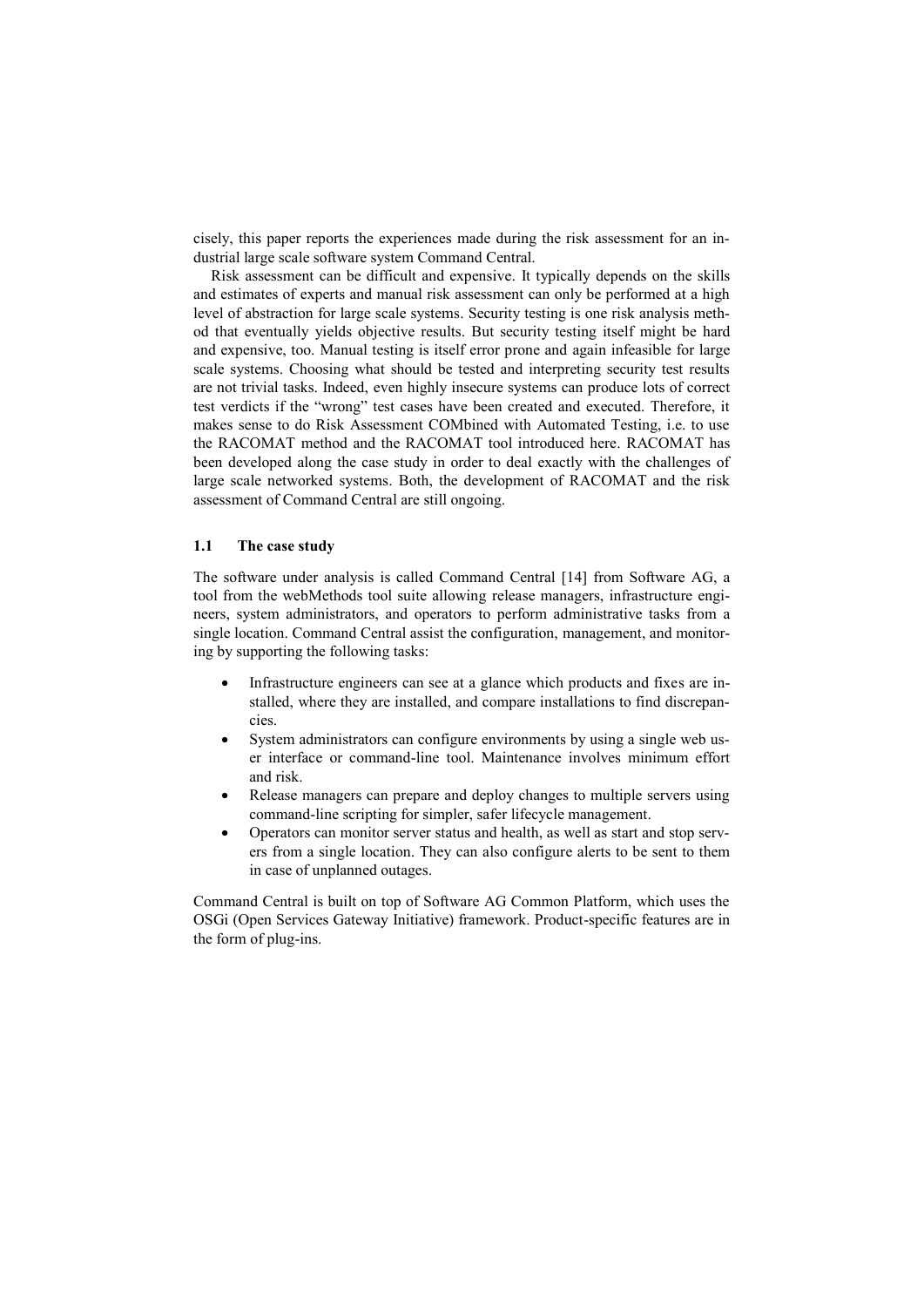

**Fig. 1.** An installation set-up scenario with Command Central Management

<span id="page-2-0"></span>Command Central users can communicate with Command Central Server using either the graphical web user interface for administering products using the web, or the Command line interface for automating administrative operations. An architecture overview of the Command Central software is provided in [Fig. 1.](#page-2-0)

The Command Central Server accepts administrative commands that users submit through one of the user interfaces and directs the commands to the respective Platform Manager for subsequent execution. An installation in Command Central means one or more instances of the products that Command Central can manage. It provides a common location for configuring managed products installed in different environments.

The webMethods Platform Manager manages other Software AG products. Platform Manager enables Command Central to centrally administer the lifecycle of managed products. In a host machine, there might be multiple Software AG product installations. For each Software AG product installation, a separate Platform Manager is needed to manage the installed products.

## **2 State of the art**

Security critical ICT systems should be carefully managed especially with respect to the related security risks. Such a risk management should include well-known concepts like risk assessment (ISO  $31000 - [2]$  $31000 - [2]$ ) and security testing (ISO 29119 – [\[3\]](#page-13-1)).

## **2.1 Risk Assessment**

According to the ISO 31000 standard, risk assessment means to identify, analyze and evaluate risks which could damage or destroy assets [\[2\]](#page-13-0). Lots of different methods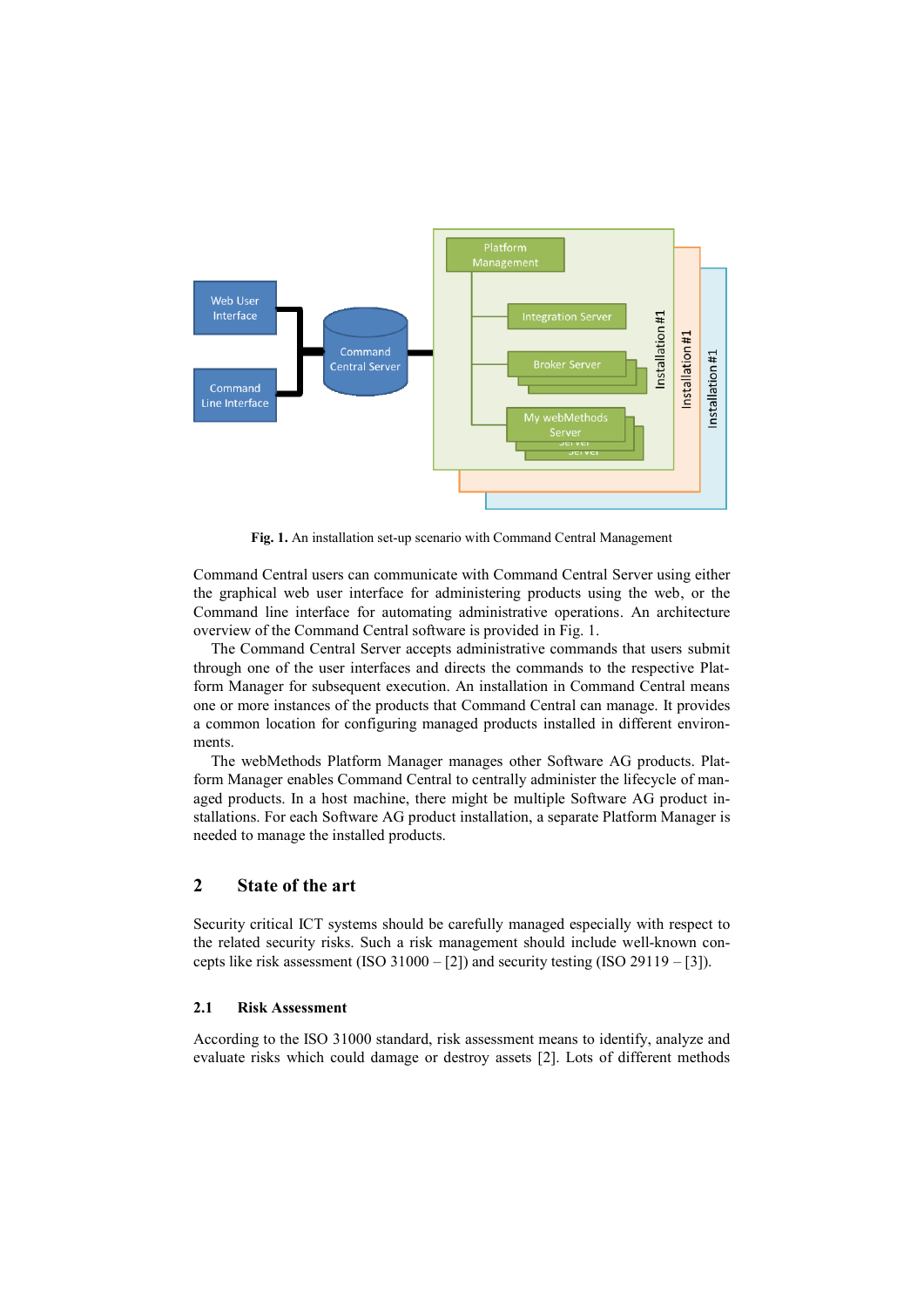and technologies for risk assessment have evolved, including fault tree analysis (FTA) [\[5\]](#page-13-2), event tree analysis ETA [\[6\]](#page-13-3), Failure Mode Effect (and Criticality) Analysis FMEA/FMECA [\[4\]](#page-13-4) and the CORAS method [\[1\]](#page-13-5).

Compositional risk assessment allows analysts to deal with manageable small components of a complex large scale modular system. It combines the individual risk assessment results for components to derive a risk picture for the entire complex system without looking further into the details of its components. However, most traditional risk assessment technologies analyze systems as a whole [\[7\]](#page-13-6). They do not offer support for compositional risk assessment. Nevertheless there are some publications dealing with compositional risk assessment and suggesting extensions for the mentioned risk assessment concepts, e.g. [\[8\]](#page-13-7) for FTA and [\[9\]](#page-13-8) for FMEA or [\[10\]](#page-13-9) for CORAS, which is used in the case study presented here.

There are huge databases of common weaknesses, attack patterns and safeguards available that can be used as a base for security risk assessment, for example Mitre CWE [\[23\]](#page-14-1) and CAPEC [\[22\]](#page-14-2) or BSI IT-Grundschutz [\[21\]](#page-14-3). There are also vulnerability databases that list specific vulnerabilities for existing software programs, e.g. Mitre CVE [\[24\]](#page-14-4). Such information could be helpful in compositional risk assessment for systems that use listed programs or that have them in their environment. The mentioned catalogues are used in the case study introduced here.

#### **2.2 Security testing and testing combined with risk assessment**

The ISO 29119 standard defines security testing as a type of testing that tries to evaluate the protection level of the system under test against unauthorized access, unwanted use and denial of service [\[3\]](#page-13-1).

Traditional testing is a method to analyze the behavior of a system according to its specified functionality and expected results. Security testing in contrast also tests for unspecified behavior and for unexpected results. Hence, compared to other types of testing, for security testing it is harder to decide what should actually be tested and is more challenging to interpret the observed behavior.

One possible way to deal with the challenges of security testing is to combine it with risk assessment. ISO 29119 defines risk-based testing as a general method that uses risk assessment results to guide and to improve the testing process [\[3\]](#page-13-1). Risk analysis results can be used to define test policies and strategies, to identify what should actually be tested and how much effort should be spend for it. For instance, Kloos et al. use fault trees for identifying test cases [\[15\]](#page-14-5). Stallbaum and Metzger automated the generation and prioritization of test cases based upon risk assessment artefacts [\[16\]](#page-14-6). Even (semi-) automated risk-based security testing might be expensive. Reusing testing artefacts for recurring security testing problems might help to reduce the effort. Security test patterns have been suggested for that purpose [\[17\]](#page-14-7), but currently there is no extensive library of useful security test patterns available.

Risk assessment and testing can also interact the other way around: in test-based risk assessment, test results are used to identify, analyze and evaluate risks. There are several publications about this approach [\[18\]](#page-14-8) [\[19\]](#page-14-9), but there is still no general applicable method and not much tool support.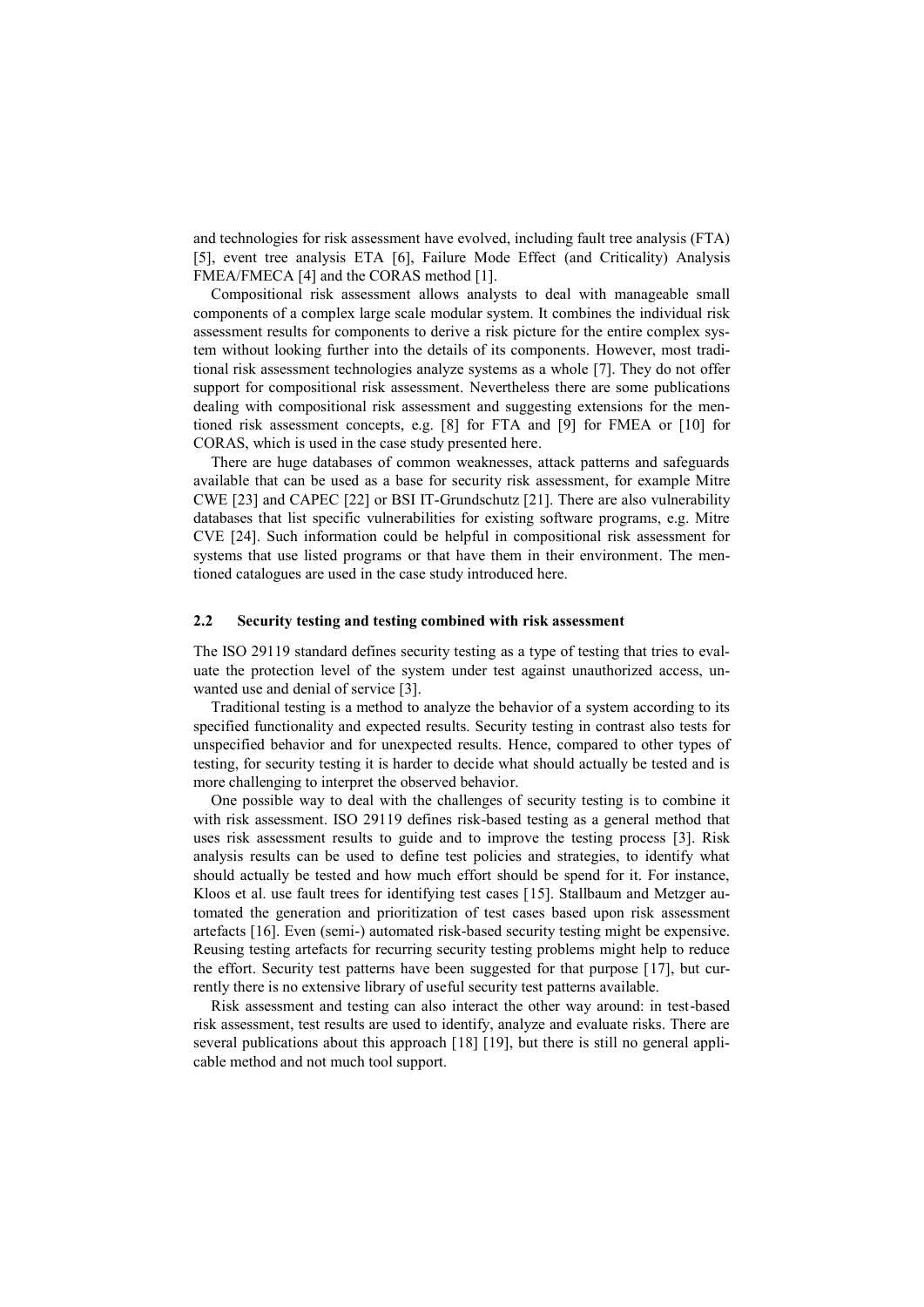The concepts of risk-based testing and test-based risk assessment can also be combined. While Erdogan et al. propose such a combination [\[18\]](#page-14-8), they do not propose any technique or detailed guideline for how to update the risk model based on the test results. The combined method with tool support presented in [\[20\]](#page-14-10) has been developed further along the case study presented here and it was named the RACOMAT method and tool.

#### **2.3 Simulation**

Simulations that work with simplifying models in general can be very helpful to analyze large scale systems. For instance, Monte Carlo simulations can be used to analyze the behavior of complex systems and especially for calculating likelihood values in the risk aggregation process [\[11\]](#page-13-10) [\[12\]](#page-14-11).

In [\[13\]](#page-14-12) it is described how Monte Carlo simulations and security testing can be used together within an iterative risk assessment process in order to refine the risk picture. This approach is used in the case study described here.

## **3 Requirements, Problems and Expectations**

Large scale networked computer systems and software programs can be enormous complex. Building and maintaining such systems is challenging and it can be very expensive. One way to reduce costs without reducing the product features and the product quality is to let as much work as possible be done automatically by machines.

However, in the production and lifecycle management process for software there is usually only limited potential for automation. It typically requires lots of creative work which nowadays has to be done manually, e.g. modelling or writing code directly.

Nevertheless, at least for analytical and recurring tasks in the software development and maintenance process, a high level of automation should be achievable.

These promising candidates for automation include especially testing as a vital part of the software quality management. Indeed, within a testing process, many tasks can be automated, especially test data generation and test case execution. There are lots of tools supporting automated testing. Testing for specified behavior can be more or less completely automated if the specification is well modeled – test cases can be derived automatically from such a model. Of course, appropriate models have to be created manually in the first place. Additionally, interpreting the test results and reacting properly on them will always require further manual work.

For security testing, automation is probably slightly more difficult than for other types of testing like functional testing or integration testing. Security testing requires to test for unspecified behavior, so there is obviously no trivial way to derive all relevant test cases from a specification. Deciding what might be security critical and what should therefore be tested is a very difficult task because complete testing is infeasible for complex systems. Once having decided what should be tested, with testing tech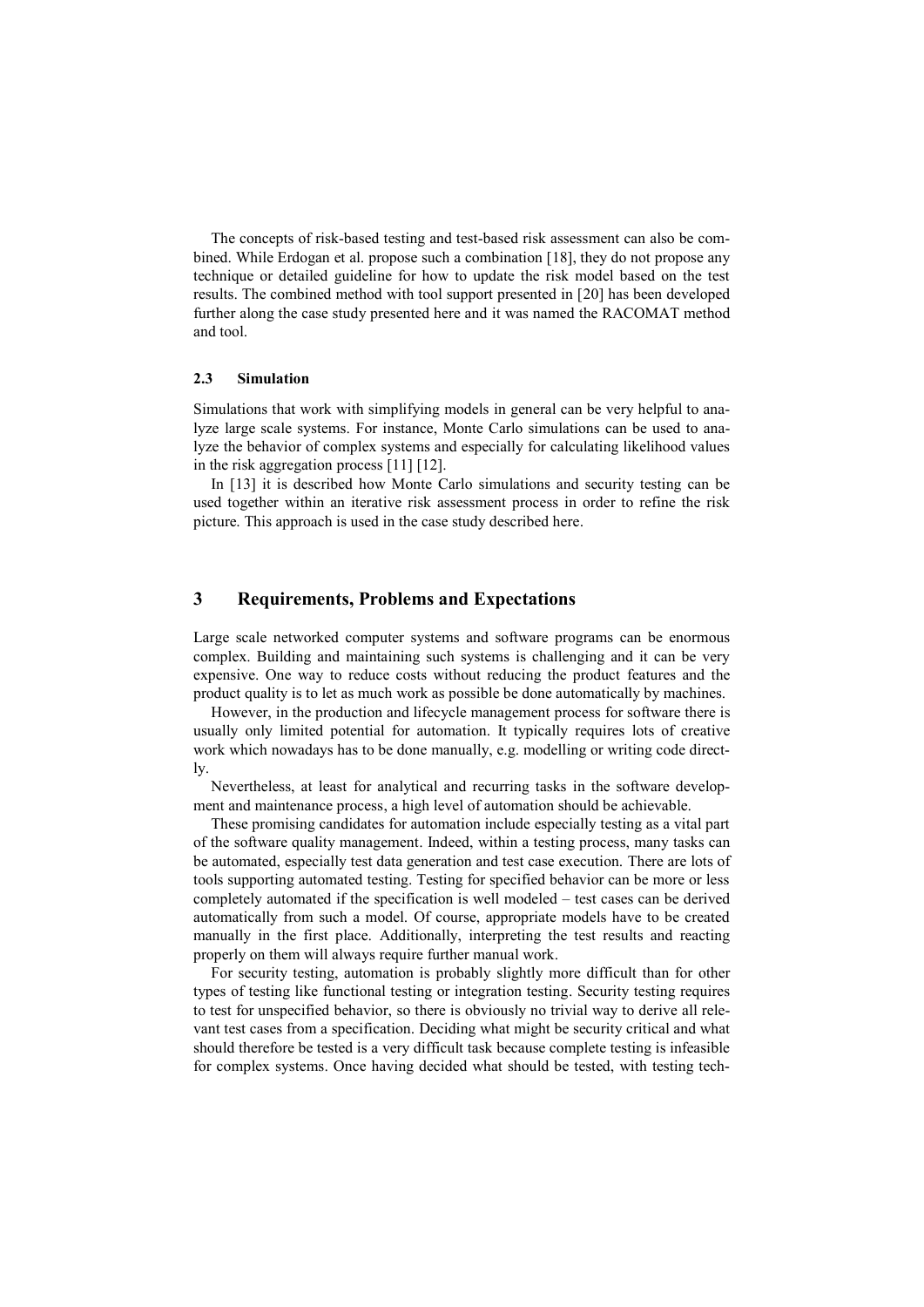niques like fuzzing, it might be possible to automatically generate great many security relevant test cases. But that is only the easier part of security testing. Judging automatically whether a test has passed or failed can be quit challenging. For security tests it is often not at all clear what behavior could be triggered. Observing and interpreting unexpected incidents is indeed tricky. There is no point in generating automatically lots of test cases if all test results could be false positives or false negatives: the required further investigations would probably lead to an amount of manual work, which would be higher than simply doing manual testing with fewer, but eventually better designed test cases.

In contrast to testing, risk assessment is typically done with lots of manual effort. Conventional risk identification and risk analysis heavily depend on expert work and expert judgement. There are tools for risk assessment, but still questioners have to be answered, risk models have to be created and managed – so there is still a lot of work that has to be done more or less manually. Hence, for complex large scale systems, traditional risk assessment can only be performed at a high abstraction level.

We believe that the combination of risk assessment and security testing will lead to a better level of automatization for both concepts. Incident simulations are a third analytical concept that could be used to integrate them into a single process.

Besides automation, component based techniques are another important approach to deal with complexity. Compositional risk Assessment allows to treat small manageable components more or less independent from each other. Results for individual components are composed to a big picture without looking again in the details of the components. This is especially helpful for continuous risk assessment of systems that are gradually updated because it limits the need to reassess the risk to those components that have actually changed.

To be able to conduct efficient risk assessment of newly implemented features is a very appealing feature in software industries. Whenever a new feature is addressed by development, the assessment should be updated in order to make sure it contains a careful analysis of the new or altered product. Risk assessment must continuously assure that the risks are not only identified at lowest component level, but also for the higher component levels and single product levels up to the product suite level. Traces between the same risk artifacts at different abstraction levels should be tracked and preserved.

Risk evaluation should be possible at any level of abstraction. If for example some likelihood value for a risk was determined with the help of security testing, then it should be possible to look into the details of individual test cases and test results. But it should also be possible to view just the top level risks for all the program suites in which the tested component is used. A tool for risk assessment and security testing should support such transparent views. Additionally, it should provide at any level of abstraction information what the individual technical risk artefacts mean for the organizational management, e.g. how they affect business processes and what legal consequences unwanted incidents might have. Aggregated risk assessment results and risk pictures with connections to their non-technical impacts are suitable as a basis for decision making.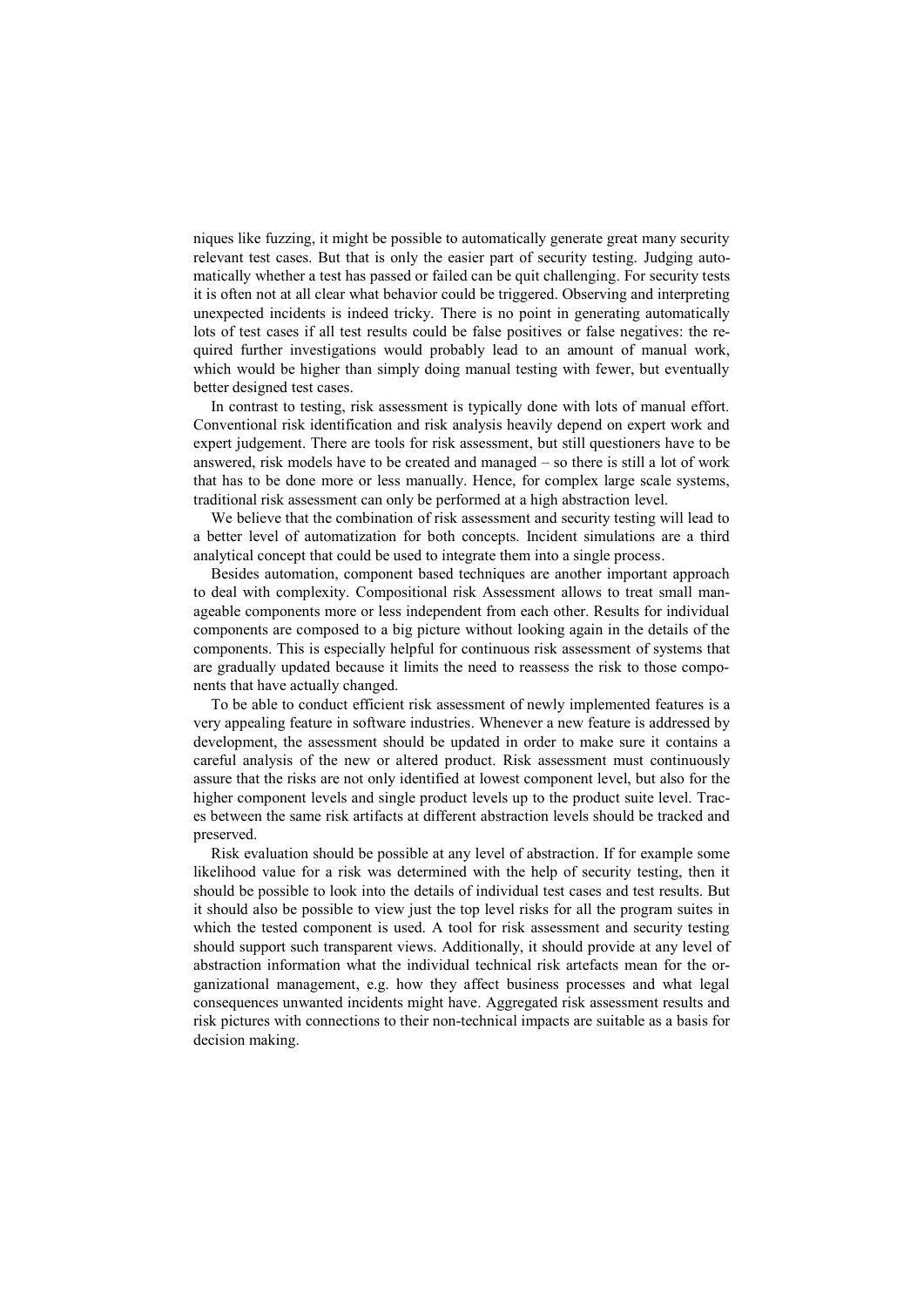At the beginning of the research work for the presented case study, there was no risk assessment tool available that fulfills these expectations of interdisciplinary transparency and seamless integration with security testing.

Software products are implemented according to an intended environment and intended usage scenarios. Risk sensitivity in different environments and scenarios can vary in the sense that the product may be suitable for a particular setting (for which it was initially designed) but exhibits an unacceptable risk which prohibits the use in another, even more critical setting. In our view security should not be seen as a goal in itself, but a means of protecting assets. Cyber security must be understood and reasoned about not just at a technical level, but also at a non-technical level, taking into account the context in which software is used, organizational level assets, and legal issues. The producers of software systems cannot do the complete risk assessment for all potential customers because they do not have insight in the various contexts in which their products may be used. Therefore, software products should be provided with reusable risk assessment artefacts so that the risk of using them in a certain context can be evaluated by the potential customers and users themselves.

## **4 An integrated Risk Assessment and Security Testing Approach**

#### **4.1 Initial Risk Assessment**

The work on the case study started according to the ISO 31000 standard with establishing the context and risk identification phases. During these initial phases the product under investigation has been modelled in the ARIS RASEN framework. This has been achieved in a joint workshop with a software engineer as a representative from the product development (Command Central Product Development), a security expert overviewing and ensuring the compliance to security standards, and the RASEN project development team in charge of the implementation. As a result of the workshop the software under consideration has been modelled and weaknesses and risks from the CWE database have been assigned to the product and its components.

These first steps were done manually with the help of an existing risk artefact database. Hence, the initial assessment took place at a high level of abstraction in order to keep the manual effort reasonable low. Nevertheless, lots of information has been collected: for some of the about 30 components up to 27 different potential vulnerabilities have been identified – no less than 11 weaknesses for any component. This initial phase did neither analyze if the weaknesses actually exist nor how likely it is that the existing ones would actually be exploited. Its result is also not detailed enough to be very helpful as a starting point for risk-based security testing. Obviously, further analysis was required.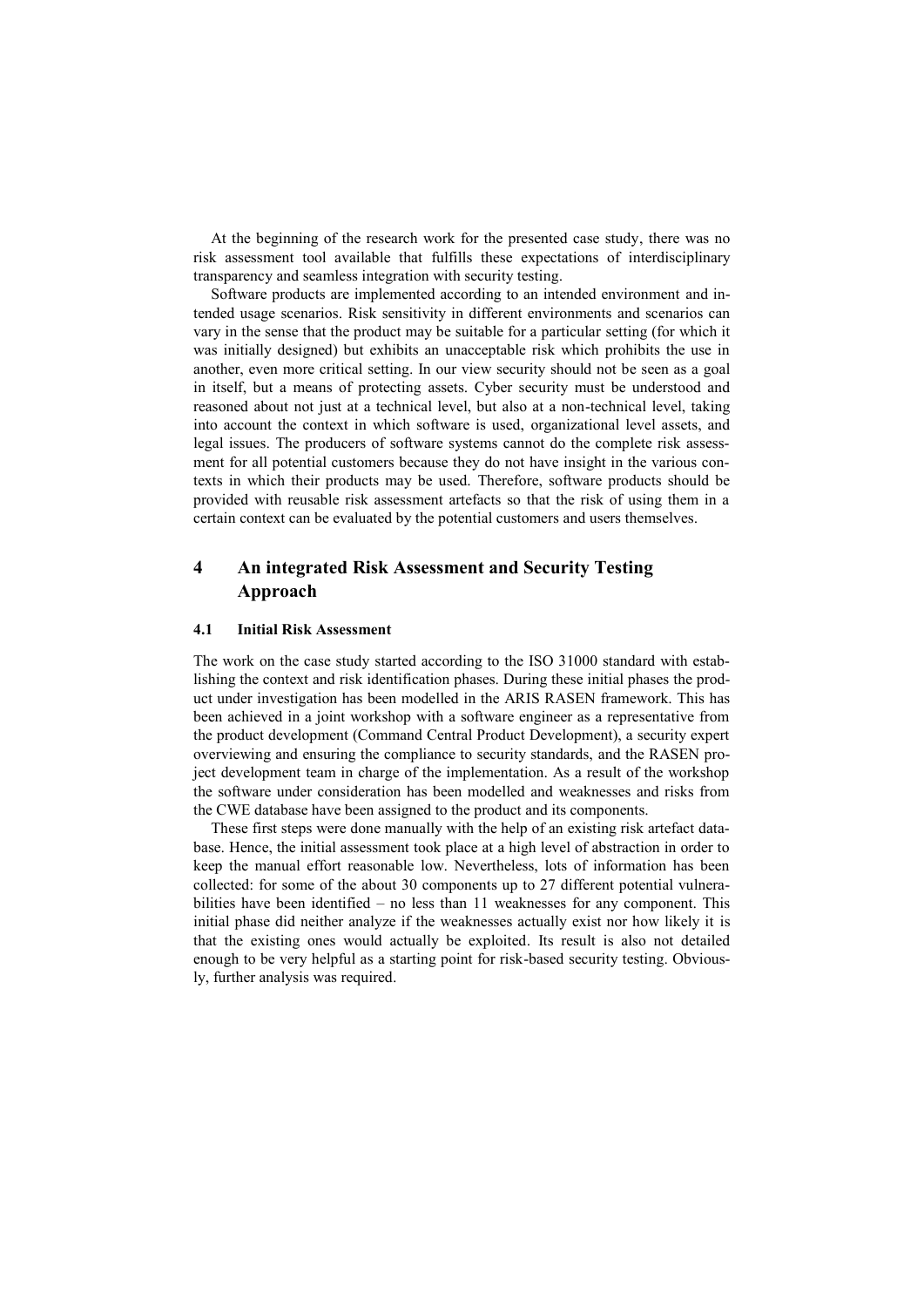#### **4.2 Refining the Risk Picture**

For a more detailed risk analysis in which automated security testing can be used to get reliable objective results, the RACOMAT method and the RACOMAT tool have been developed. The core of the RACOMAT method is the iterative RACOMAT process (shown in [Fig. 1\)](#page-2-0) combines risk assessment and automated security testing in both ways: Test-Based Risk Assessment (TBRA), which tries to improve risk assessment with the results of security tests and Risk-Based Security Testing (RBST), which tries to optimize security testing with results of risk assessment. The method itself is basically following the concepts described in [\[20\]](#page-14-10).



**Fig. 2.** The RACOMAT method

<span id="page-7-0"></span>The development made along the Command Central case study was basically to improve the applicability for large scale networked systems.

The first idea that came to mind in order to reduce the manual effort of low level risk assessment was to integrate techniques for automated static analysis of components into the RACOMAT tool. Given (X)HTML pages, source program code, compiled libraries or programs, the RACOMAT static analysis tries to identify the public interfaces of any components and especially the functions as well as ports that could be used for interaction with other components or users. Thereby initial system models can be generated without requiring manual actions. The generated threat interfaces contain signatures with input and output ports, which can be associated with risk artefacts. Threat interfaces are low level enough to be used for automated testing, for example.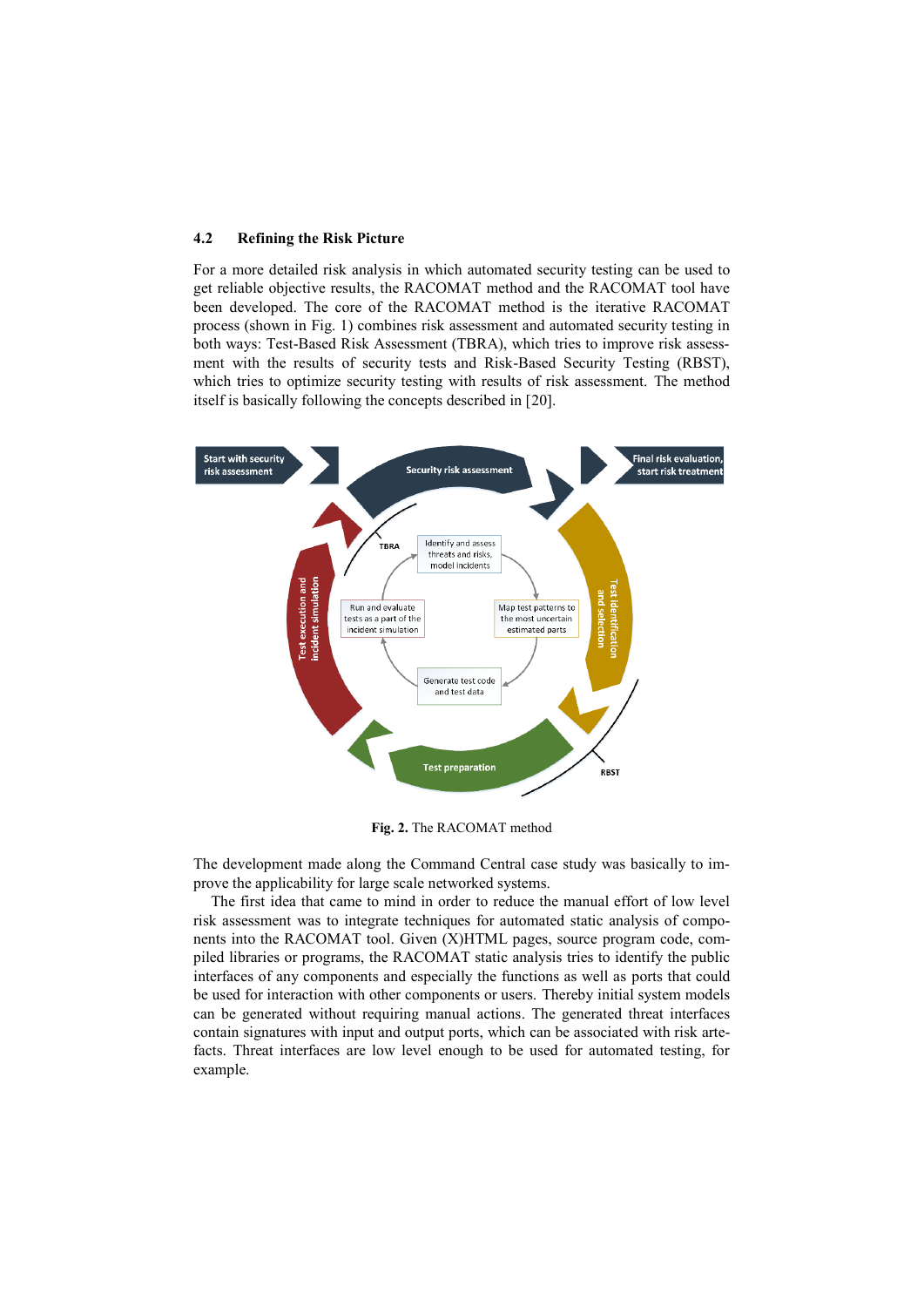While the static analysis works fine for some software systems, especially for small exemplary programs, it does not in general produce good results. For Command Central, the current state of the RACOMT tool static analysis proved not to be very helpful. This was a kind of surprising because the main graphical Command Central user interface is a web based user interface and the RACOMAT tool is in general capable to statically analyze HTML user interfaces. However, the way Command Central builds HTML pages containing not much more than lots of script function calls, identifying interface elements is already difficult. Additionally, the user interfaces are generated dynamically based on the session state.

To enable the RACOMAT tool to deal with Command Central and other software systems with highly state dependent interfaces, it has been extended with dynamical analysis features. The dynamical analysis records information while the system is actually used. For the recording process it does not really matter if the system is used by human beings manually or if it is controlled by tools with automated test cases that are executed and monitored. Recording can especially also take place while the RACOMAT tool itself executes security tests.

Technically, the recording can take place at different levels. For a web based application like Command Central, it is probably a good idea to record messages at the Hypertext Transfer Protocol layer. Therefore, a little proxy server has been developed and integrated into the RACOMAT tool. This proxy server can be used to monitor and to manipulate the communication between Web Clients and Web Servers.

The recorded information can be used to generate interface descriptions automatically. For example, the RACOMAT tool can extract the target name and the parameter names from a HTTP PUT request. Based on this data, it can generate a meaningful signature for the entire specific request with ports for input and output, which can be added as a part of some threat interface to the risk model.



**Fig. 3.** The RACOMAT assistant for analyzing HTTP dynamically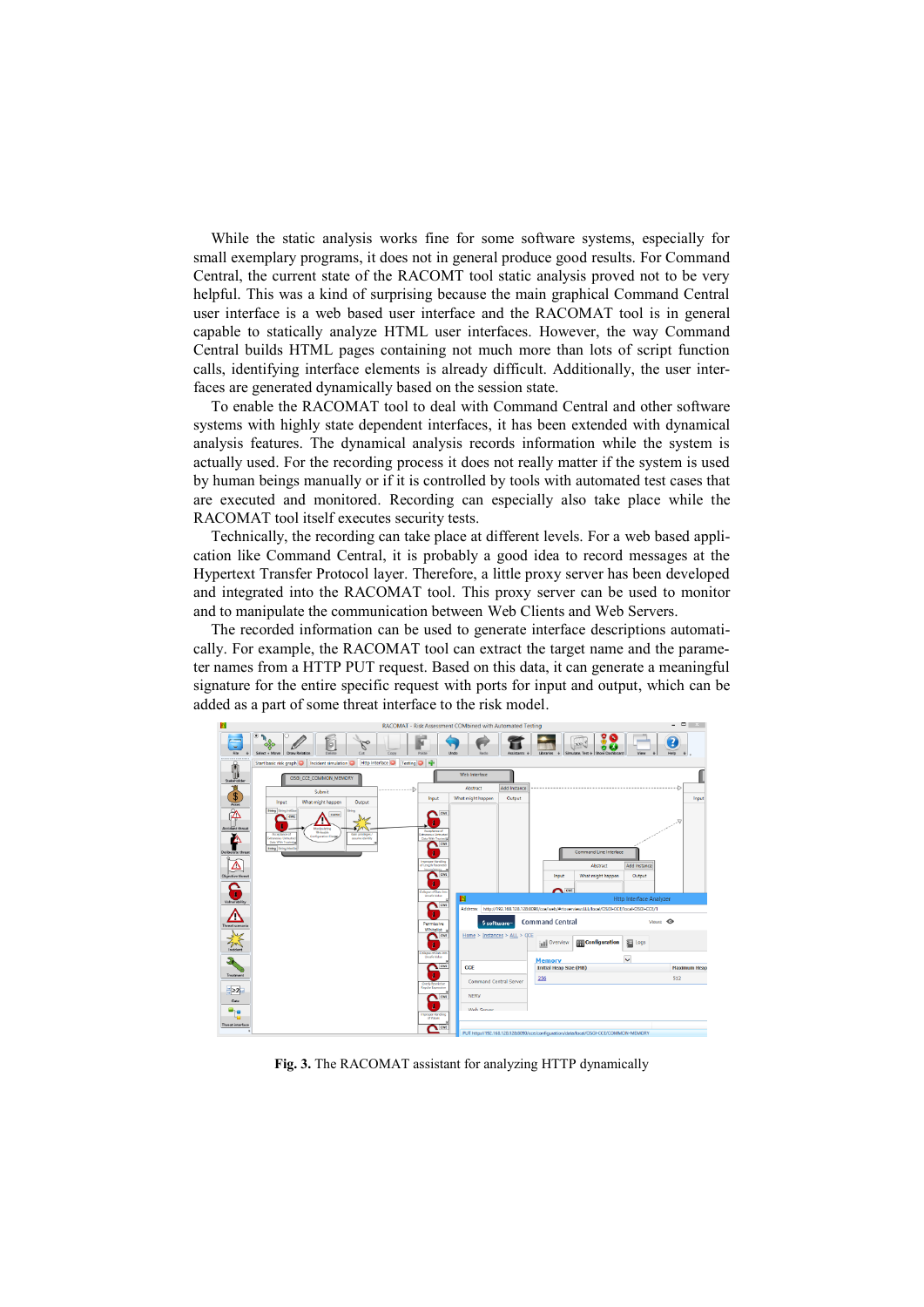A complete threat interface represents a component of the system, eventually in a specific state, and the immediately related risk analysis artefacts (i.e. weaknesses, attack patterns, faults …). In the case study presented here, there were already initial risk assessment artefacts which are imported from the ARIS tool into the RACOMAT tool. This includes a list of potential vulnerabilities for the entire web interface component, which is represented as an abstract threat interface in the RACOMAT risk model after the import. From the dynamic analysis, the RACOMAT tool generates more detailed threat interface descriptions for specific states. These state dependent threat interfaces can be linked with the more abstract threat interface for the entire Command Control web interface. The analysts can quickly go to through the list of potential vulnerabilities identified for the abstract threat interface and decide which of the vulnerabilities might exist for the more detailed state dependent threat interfaces and add those to the state dependent threat interfaces. This is basically like using a check list.

Furthermore, different state dependent threat interfaces can be linked with each other so that the sequence of how the states were reached is represented correctly in the risk model.

In addition to recording information about the signature of requests, the RACOMAT tool can of course also extract the value for each parameter in a request. This information can eventually be used to decide about what type of information might be expected, e.g. an ASCII string or an integer. This might already indicate which potential weaknesses should be investigated most carefully.

Even more important, the values themselves might become vital for any following security test case generation and test execution. First, the recorded values can be used again in order to reach another state in a sequence of states. Second, the same values can eventually also be used to test for vulnerability to reply attacks. Third, valid input values can be used very well as a starting point for fuzzing in order to generate slightly altered values as new test cases. These test cases altered values that are eventually only close to valid input values are good test candidates for analyzing the security of the system under test against manipulated input.

## **4.3 Automated Risk-Based Security Testing**

After the semi-automated dynamical analysis, the risk model is much more detailed, but it still does not contain enough information to start security testing without manual effort. The RACOMAT tool provides assistants that can add more information from literature. For example, the CAPEC assistant can be used to add all the relevant related attack patterns from the Mitre CAPEC database for each identified potential vulnerability in a state dependent threat interface. Thereby, the attack patterns can be immediately linked with the related vulnerabilities and threat interface ports.

The attack patterns can be seen as security testing instructions. However, they do not contain executable test cases or machine readable test templates. The RACOMAT tool does provide an extendable library of predefined security test patterns which can be used to generate and execute test cases automatically once the pattern is instantiated. If no appropriate test patterns exist in the library, the tool allows its users to create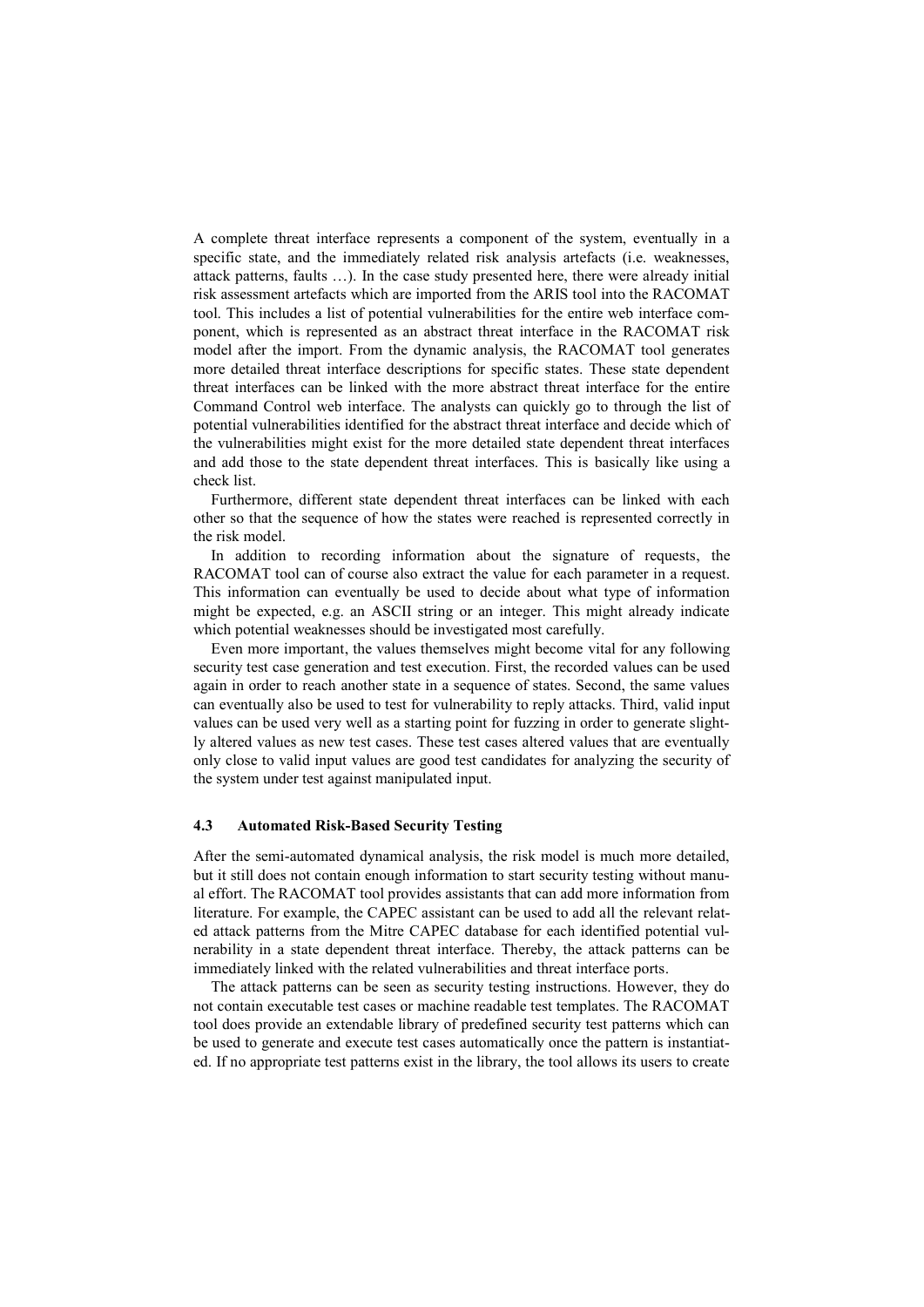new test patterns within the tool and to upload them to the library for sharing. Security test patterns are automatically associated with the attack patterns that can be tested using them. For instantiation, all that has to be done is assigning the potential observable results (i.e. unwanted incidents) to some output ports of the threat interfaces.

Based on likelihood and consequence estimates in the risk model, the RACOMAT tool can calculate the priority of the test patterns in order to spend the testing budget for the most critical tests. Likelihood estimates need only be made for base incidents. The RACOMAT tool can calculate likelihood values for dependent incidents by doing Monte Carlo simulations over the risk model. Of course, this requires that the relations between incidents are modeled accurately. Using the RACOMAT tool, dependencies between faults or incidents can be modeled in detail using directed weighted relations and gates. This might require some manual work. Without creating an accurate model, simulations or other calculations for dependent likelihood values are impossible.

Given an appropriately instantiated test pattern, test generation, test execution and test result aggregation are at least semi-automated. But for example for overflow tests, even complete automation is achievable using the RACOMAT tool. The entire security testing process is controlled from the risk assessment perspective, there is no gap in the workflow.

## **4.4 Test-Based Risk Assessment**

Testing results can be used to identify new unwanted incidents that have not been considered in the risk model so far. The RACOMAT tool is capable of adding such unexpected incidents semi-automatically to the risk graphs.

Furthermore, test results should be used to create a model that approximates the behavior of the tested parts accurately so that this model can be used in future incidents simulations which are used to calculate dependent likelihood values. Security testing in RACOMAT tool means trying to trigger unwanted incidents. The model that has to be crated should tell how likely it is that the tested incident will ever be triggered. So a likelihood expression should be interpolated from the raw test results. Likelihood expressions for Incidents are exactly the base for the RACOMAT tool incident simulations.

But how can a likelihood expression be interpolated from testing results if testing was not nearby complete? Since sound interpretation is highly dependent on the tests themselves, security testing metrics which contain interpolation functions can be chosen from the RACOMAT tool predefined suggestions or created and applied manually. Test patterns should indicate which predefined security test metrics are most appropriate to analyze the testing process and the test results. Any function of a security testing metric will expect information about the executed test cases and about the results that are observed with the help of the observation strategies of the test pattern. Some metric's functions might need further information, for example about the test execution time or about the entire time spend on testing including the instantiation of the test pattern. Security test patterns contain information that helps assigning the input parameters of the suggested metrics and calling the metric functions correctly.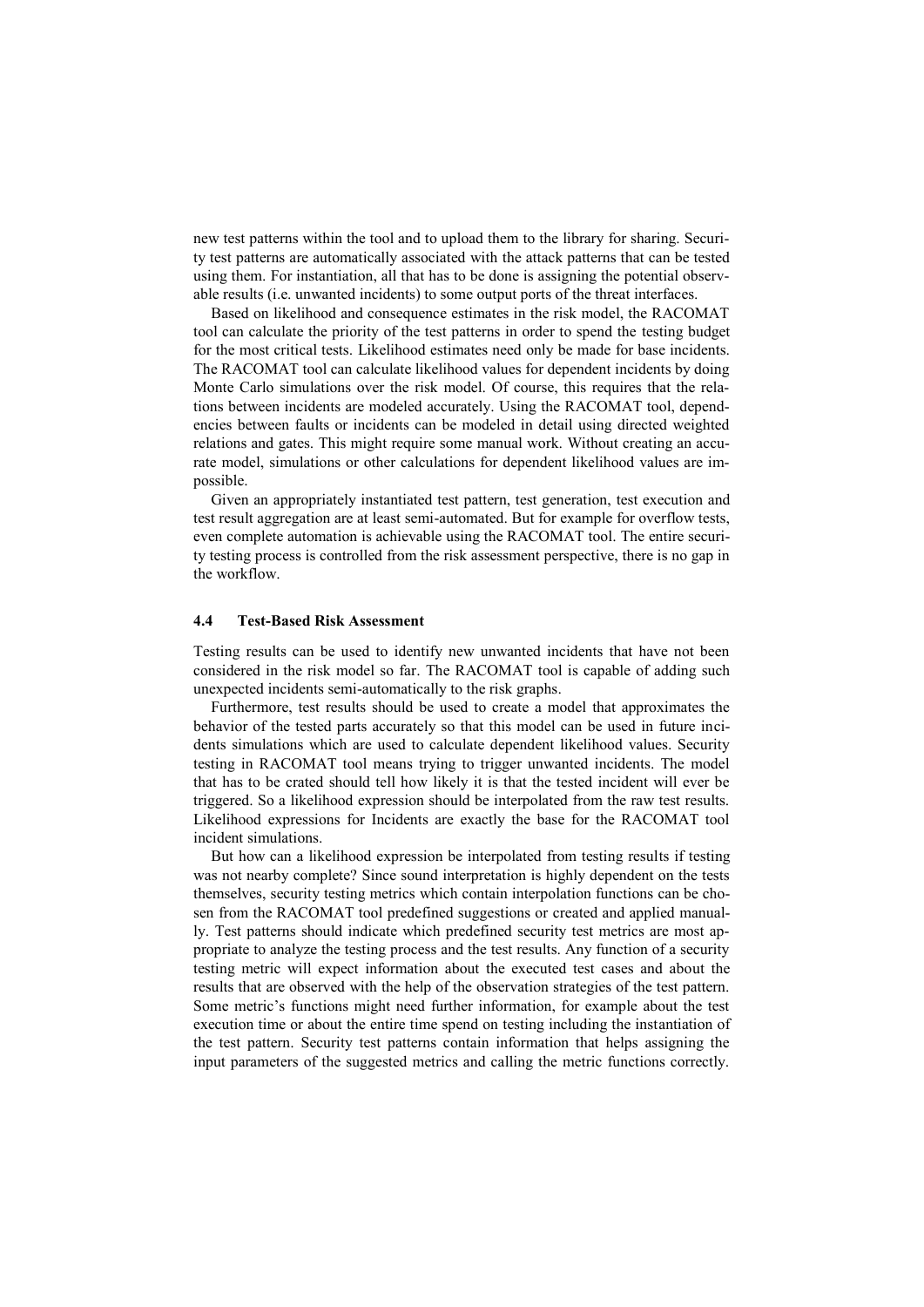This bridging between a test pattern and a suggested testing metric can work automatically or at least semi-automatically.

Hence, it is possible to update the risk graphs automatically with more precise likelihood estimates interpolated from test results or with new faults based on unexpected test results.

After each iteration in the iterative RACOMAT process (i.e. after each security testing of some attack pattern), an incident simulation should be made to calculate updated likelihood values for dependent incidents before the most pressures threat scenarios which should be tested next are selected by the RACOMAT tool test prioritization algorithm.

## **4.5 Reusability, configurations and high level composition**

Reusable risk artefacts are one important result of the RACOMAT risk assessment process. Typically lots of security testing will be done for individual components. The risk models created for the components can be reused wherever the component is used. After modeling dependencies between the models of the components, the individual components do not have to be analyzed and tested again. The RACOMAT tool is capable of calculating likelihood values and risk values for any configuration that is modeled with the help of incident simulations.

Within the RACOMAT tool, the risk models used for incident simulations are directed weighted graphs with gates, somehow like fault trees. However, in RACOMAT, graphs are not required to be trees – nor to be acyclic at all. This allows to model mutual dependencies and things like build in repairing features easily, but it also makes simulations more challenging. To enable deterministic incident simulations in cyclic graphs, the RACOMAT tool requires users to break the loop at some point for single rounds in the simulation.

## **4.6 Continuing Risk Management**

Creating a more detailed, more complete risk model with more precise values and being able to assess any composition in any context is not the final goal of a risk assessment process. While refining is a necessary step and while with the level of automation the RACOMAT tool offers this step is manageable, it also has some drawbacks. Especially, it makes the risk model way more complex. The managers do eventually not want to see all the details all the time. A good condensed overview is much better fitting their needs, especially if they can go into the details of the analysis if they decide to take a closer look. Therefore, after going into most detailed low level risk assessment, it is necessary to make sure that more abstract, higher level results are produced, too, and that these are linked with the low level results appropriately.

For example, for Command Central, finally only the risk artefacts identified for the entire abstract web interface are regarded to be of interest for the management. The risk values for the abstract high level threat interface of the web interface are updated based on the security test results for the many state dependent threat interfaces. The RACOMAT tool automatically calculates these updates with its incident simulations.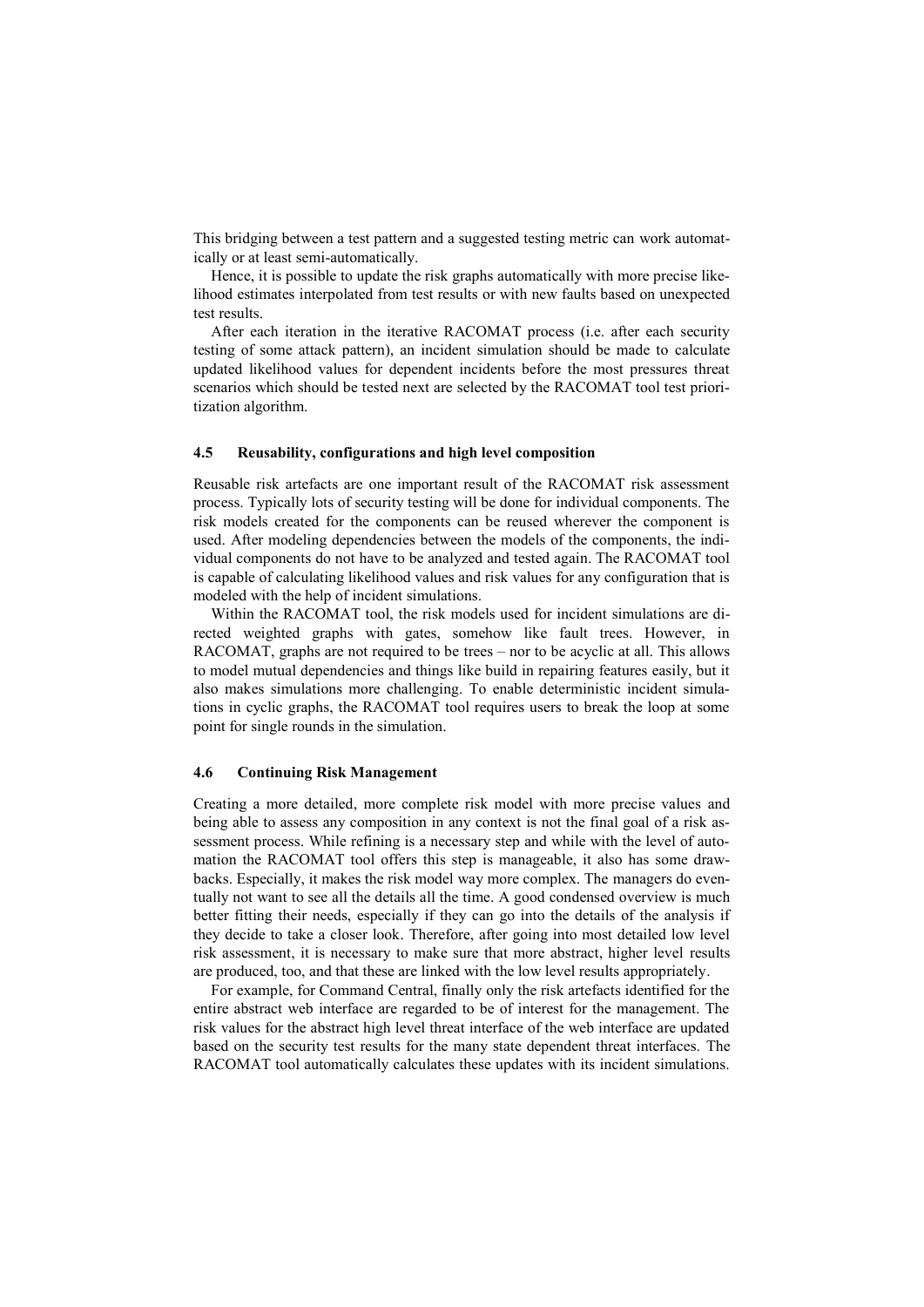Additionally, it provides high level dashboard views to support the further risk management.

Currently experiments are going on trying to allow for even higher abstraction using grouping and tagging for the risks based on information from literature und existing catalogues. First results seem promising especially for the tagging because it offers more flexibility.

In general the RACOMAT tool can be used as a stand-alone tool. It covers the entire process of combined test-based risk assessment (TBRA) and risk-based security testing (RBST) shown in [Fig. 2.](#page-7-0) Nevertheless, it is also possible to use other possibly more specialized tools for some steps in that process. In the Case study presented here, the results of the risk assessment are integrated back into the models used by the ARIS framework tools. ARIS is established and widely used by the security experts and the developers responsible for Command Central. Therefore, the RACOMAT tool exports results in a JSON format that ARIS tools can import. However, the some results cannot be imported into ARIS models. In order to make them accessible even for managers and developers who do not want to use the RACOMAT tool, the development of a RACOMAT server has started that provides views with different levels of detail through a web interface.



**Fig. 4.** The different tools used within the case study

## **5 Conclusion and Future Work**

The shown case study has lead massive extensions of the RACOMAT tool. Manly not to make the risk assessment theoretically more accurate, but to increase the level of automation and the usability was the major concern. With appropriate security test patterns and security testing metrics, it is possible to do a more or less completely automated Risk-Based Security Testing and Test-Based Security Risk Assessment with the RACOMAT tool.

The biggest problem at the moment is that there are only a few security testing metrics defined. The same is also true for the security test patterns – for many threat scenarios an attack patterns, there are currently no existing appropriate security test patterns. As long as these have to be created manually for each new attack pattern, the effort is just as high as for manual security testing. However, if there is a good pattern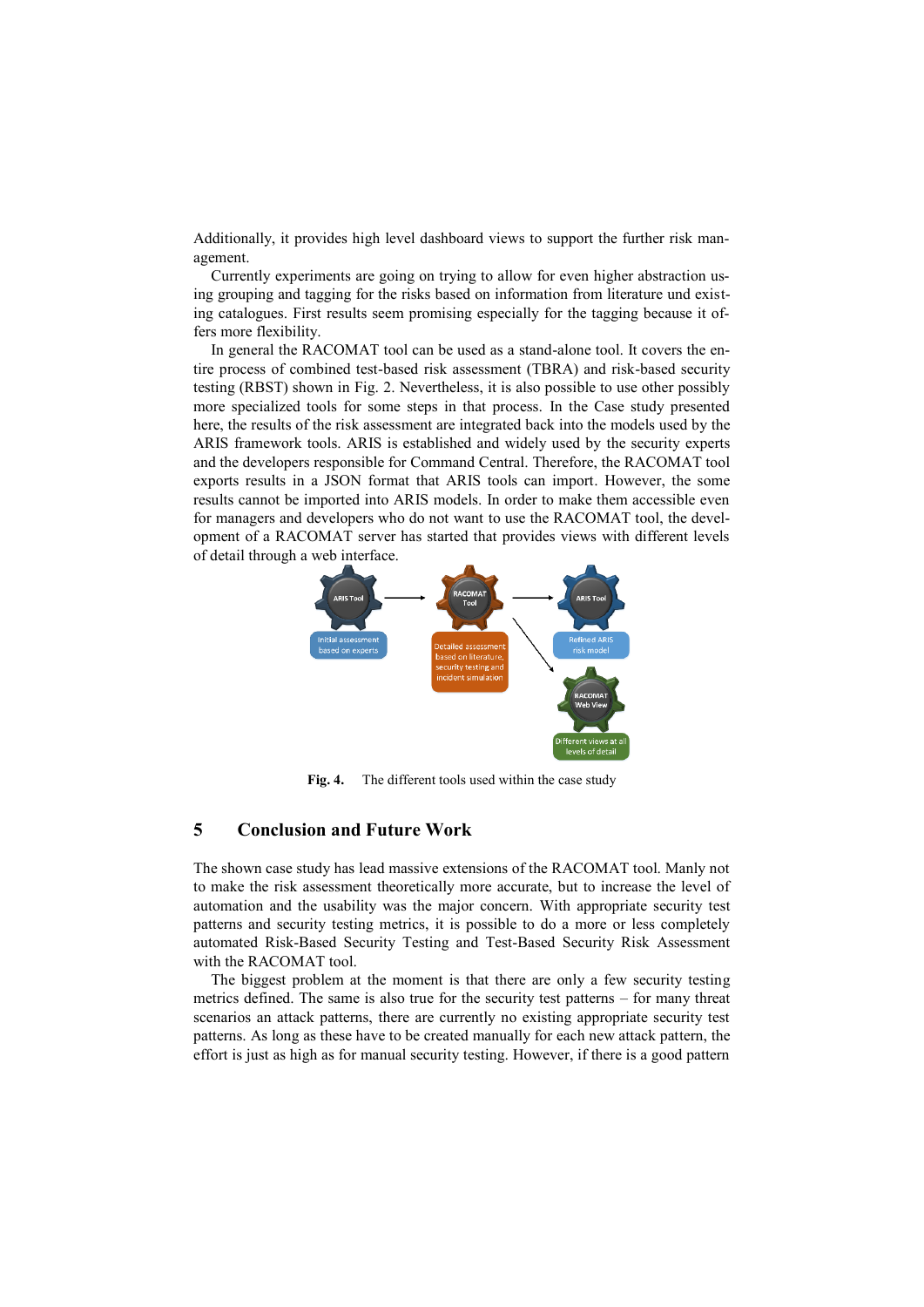with sound metrics, then it can be instantiated for all occurrences of the same threat scenario with low manual configuration effort. Once there are extensive catalogues of patterns and metrics, then the concepts presented here will make the entire combined risk assessment and security testing process much easier and really safe a lot of manual work.

Creating a library of good security test patterns and security testing metrics is not a trivial task. With the RACOMAT tool, there is now at least a tool that supports creating and editing testing metrics as well as test patterns. This allows users to create the metrics and patterns needed.

Currently, a RACOMAT server for sharing test patterns, testing metrics and also for sharing reusable threat interfaces for entire components or programs is being developed. Sharing threat interfaces will be essential for allowing customers to do risk assessments for their specific environments, configurations and requirements themselves. For the future, the hope is that an open community will work with the threat interface, test pattern and testing metrics databases, developing them further in collaboration. Expecting that user feedback will be essential for quality assurance and for continuous improvement, user feedback will be taken serious and hopefully it will become a vital part of the open risk artefact, test pattern and testing metric databases.

## **References**

- <span id="page-13-5"></span>1. M. S. Lund, B. Solhaug, K. Stølen: Model-Driven Risk Analysis – The CORAS Approach. Springer (2011)
- <span id="page-13-0"></span>2. International Standards Organization. ISO 31000:2009(E), Risk management – Principles and guidelines, 2009
- <span id="page-13-1"></span>3. International Standards Organization. ISO 29119 Software and system engineering - Software Testing-Part 1-4 , 2012
- <span id="page-13-4"></span>4. Bouti, A., Kadi, D.A.: A state-of-the-art review of FMEA/FMECA. International Journal of Reliability, Quality and Safety Engineering 1, 515–543 (1994)
- <span id="page-13-2"></span>5. International Electrotechnical Commission: IEC 61025 Fault Tree Analysis (FTA) (1990)
- 6. International Electrotechnical Commission: IEC 60300-3-9 Dependability management Part 3: Application guide – Section 9: Risk analysis of technological systems – Event Tree Analysis (ETA) (1995)
- <span id="page-13-6"></span><span id="page-13-3"></span>7. Lund, M. S., Solhaug, B., Stølen, K.: Evolution in relation to risk and trust management. Computer 43(5), pp. 49–55, IEEE (2010)
- <span id="page-13-7"></span>8. Kaiser, B., Liggesmeyer, P., and Mäckel, O.: A new component concept for fault trees. In: 8th Australian workshop on Safety critical systems and software (SCS'03), pp. 37–46. Aus-tralian Computer Society (2003)
- <span id="page-13-8"></span>9. Papadoupoulos, Y., McDermid, J., Sasse, R., and Heiner, G.: Analysis and synthesis of the behaviour of complex programmable electronic systems in conditions of failure. Reliability Engineering and System Safety, 71(3), pp. 229–247, Elsevier (2001)
- <span id="page-13-9"></span>10. Viehmann, J.: Reusing risk analysis results - An extension for the CORAS risk analysis method. In: 4th International Conference on Information Privacy, Security, Risk and Trust (PASSAT'12), pp. 742-751. IEEE (2012), DOI: 10.1109/SocialCom-PASSAT.2012.91
- <span id="page-13-10"></span>11. Gleißner, W., Berger, T.: Auf nach Monte Carlo: Simulationsverfahren zur Risiko-Aggregation. RISKNEWS, 1: pp. 30–37. Wiley (2004), DOI: 10.1002/risk.200490005